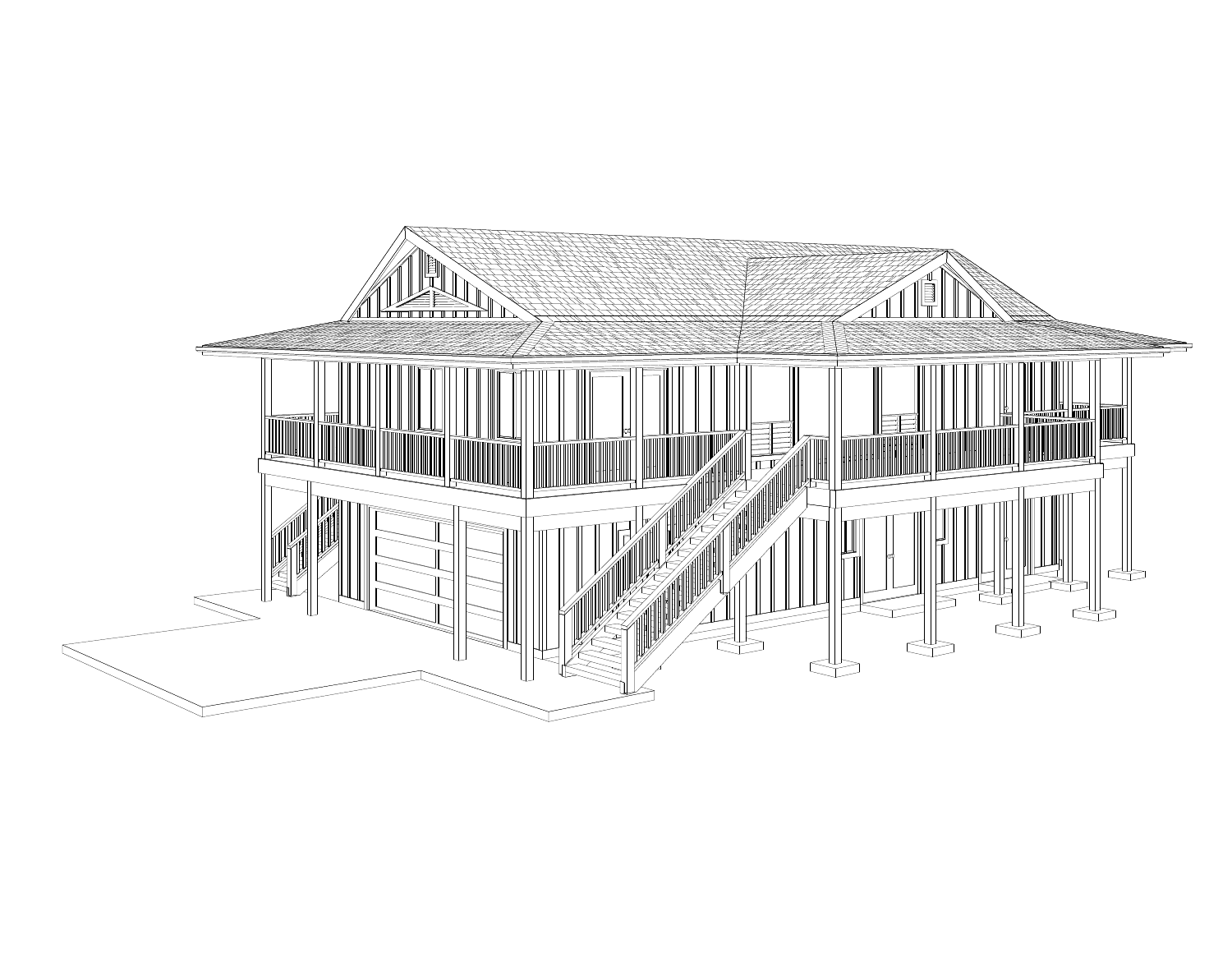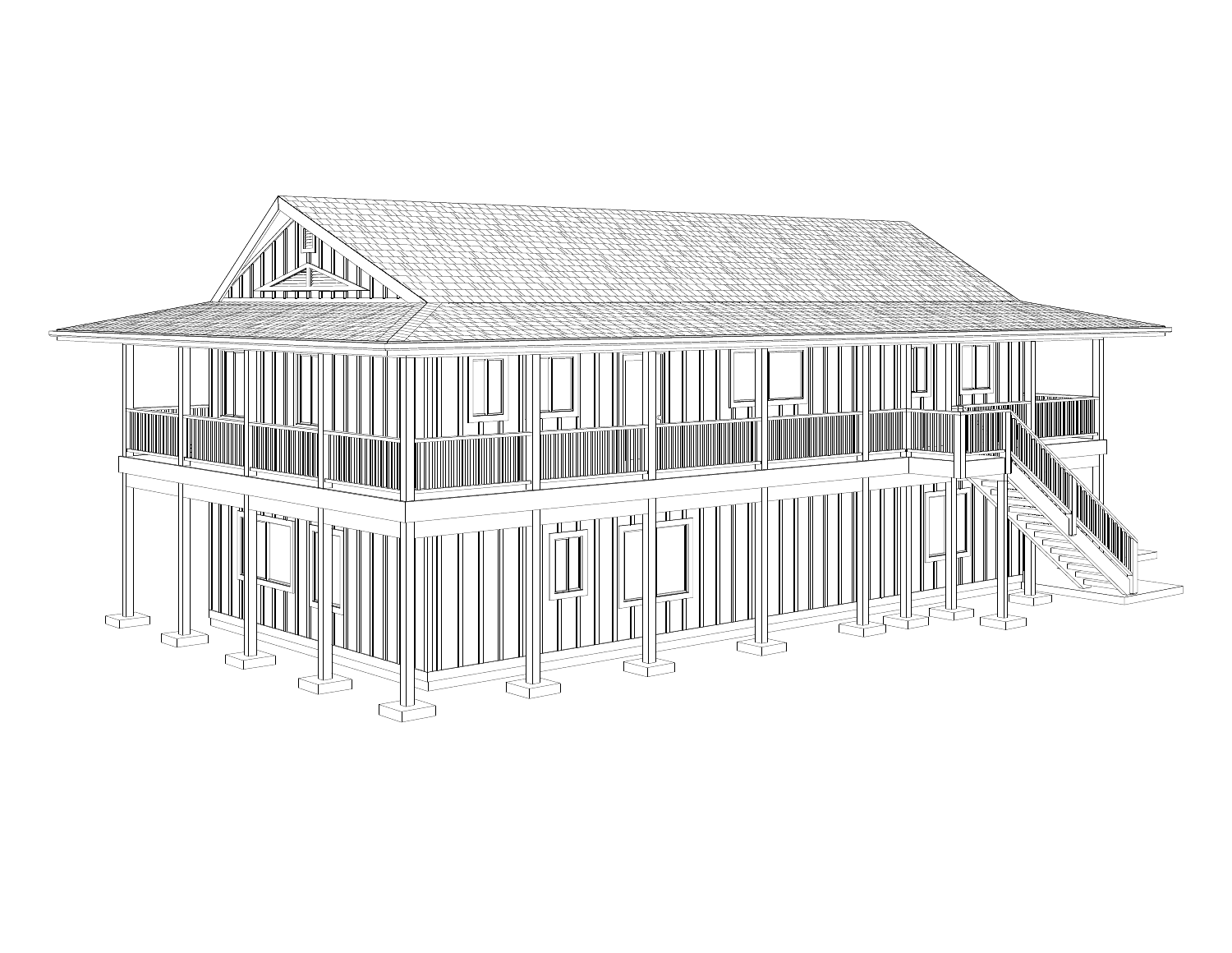

SCALE: 1/4"=1'-0"